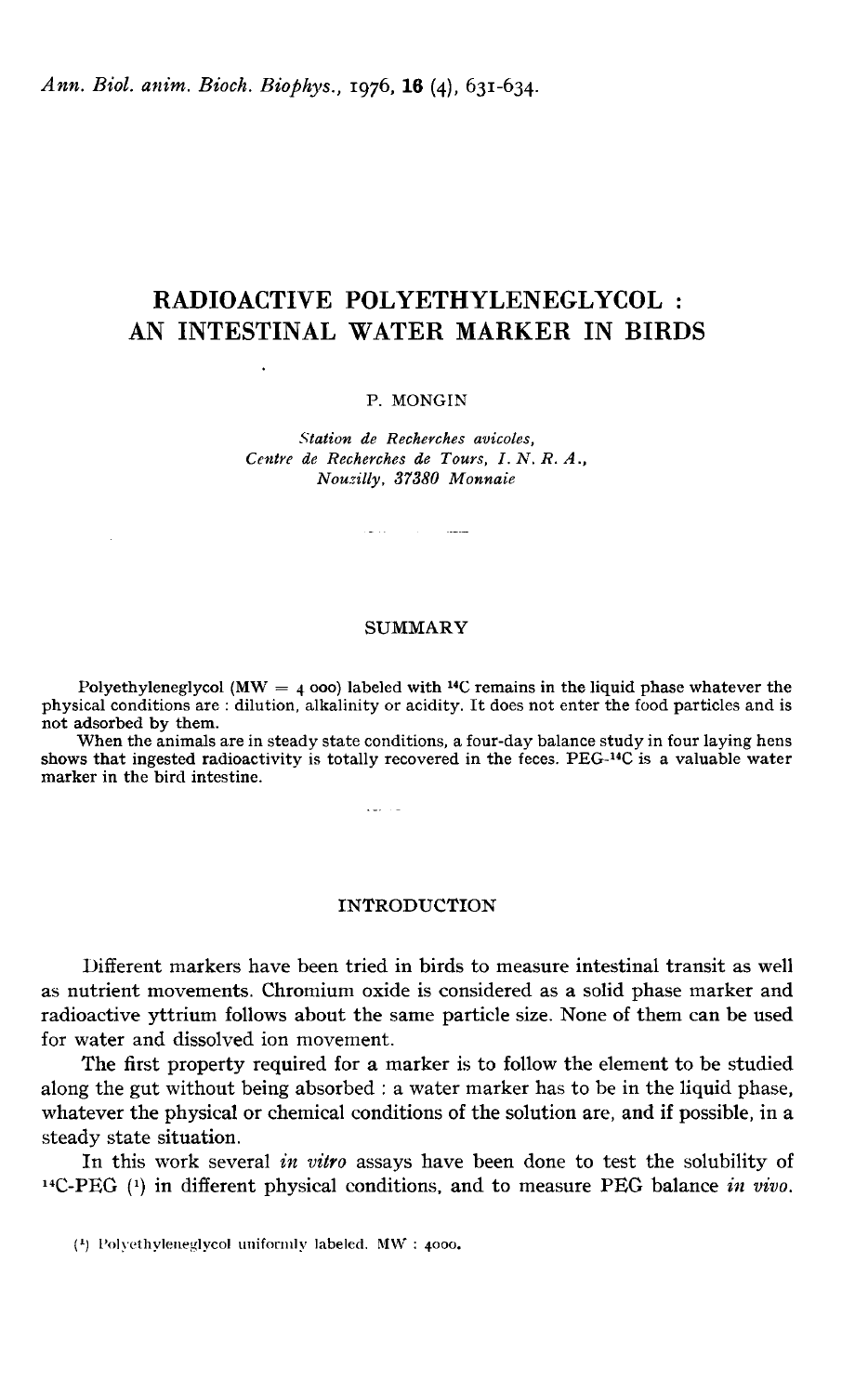## RESULTS AND DISCUSSION

## $r = E$  ffects of water dilution and  $\phi H$

Due to water movements, food dilution varies widely along the digestive tract ; the ratio between water and dry matter ranges from about 2 in the ingesta to 8 in the duodenum content. Furthermore, the titratable acidity of secretions changes pH conditions : in crop and gizzard the pH goes lower than 3 and may increase to 8 in the distal part of the ileum.

In a factorial model, the effects of these two parameters on calculated water volume have been tested in vitro on  $5$  g of food dried at  $110^{\circ}C$  (table I).

## TABLE I

In vitro Effects of water dilution and  $pH$  on the calculated water space occupied by  $PEG$ -<sup>14</sup>C

| рH    | Volume in ml of radioactive water mixed with 5 g of food |       |       |  |  |
|-------|----------------------------------------------------------|-------|-------|--|--|
|       | 10                                                       | 25    | 40    |  |  |
| $<$ 3 | 9.70(1)                                                  | 24.37 | 40.03 |  |  |
|       | 9.55                                                     | 24.16 | 39.46 |  |  |
| > x   | 10.05                                                    | 24.83 | 39.60 |  |  |
|       | 9.77                                                     | 24.78 | 39.34 |  |  |

 $(1)$  In the two trials each space was calculated from 4 different counting vials.

Neither dilution nor pH seemed to have effect; PEG remained in the liquid phase no matter what the pH was.

However, most of the calculated space was lower than the theoretical added volume.

# $2. - Effect$  of food hydration

In the foregoing trial, water content was minimized by predrying the food. Another assay was done on 2 g of food hydrated first with cold water or dehydrated (table 2).

With the control food (12.4 p. 100 water) and the prehydrated food (two parts water for one part food), PEG space was only 0.7 p. 100 lower than the added volume. As these two samples represent the normal process in the ingestion and hydration of food in the digestive tract, we may conclude that PEG space error is almost null.

However, with dehydrated food, the estimated space was 4 p. 100 lower. This indicates that water, hydrating the food, enters without radio PEG.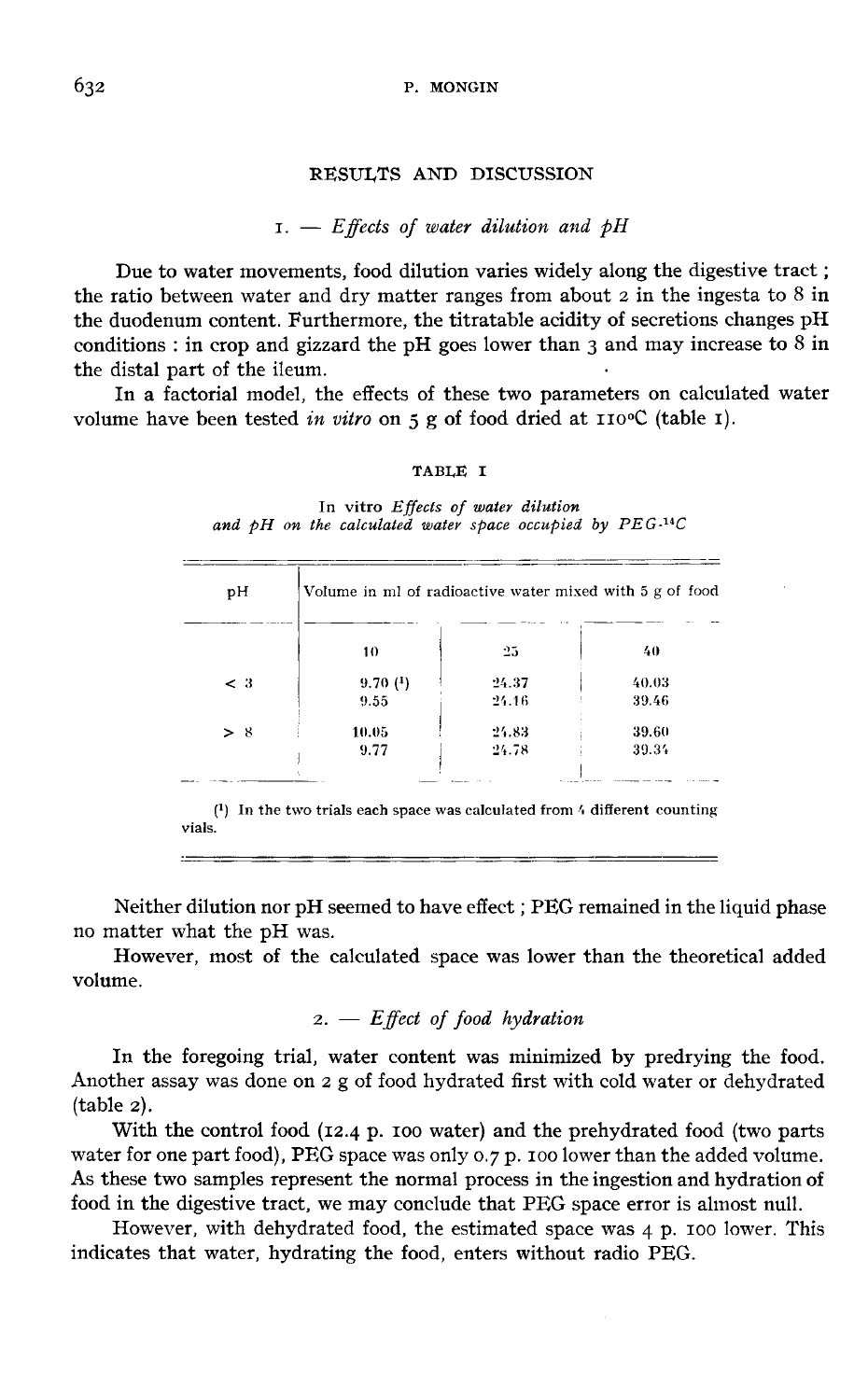From these two trials we may conclude that PEG is a good water marker ; it remains in the liquide phase whatever the physical conditions are, it does not penetrate food particles and is apparently not adsorbed by them.

#### TABLE 2

|                       | Control  | Dehydrated (2) | Hydrated $(3)$ |  |  |
|-----------------------|----------|----------------|----------------|--|--|
|                       | 9.857(1) | 9.612          | 13.933         |  |  |
|                       | 9.933    | 9.493          | 13.923         |  |  |
|                       | 9.929    | 9.608          | 13.817         |  |  |
|                       | 9.901    | 9.655          | 13.944         |  |  |
|                       | 10.024   | 9.657          | 13.912         |  |  |
| Mean                  | 9.929    | $9.605*$       | 13.906         |  |  |
| Theoretical<br>volume | 10       | 10             | 14             |  |  |

In vitro effects of food hydration on calculated water space occupied by PEG-<sup>14</sup>C in 5 trials

 $(1)$  Mean of two different counting vials.

(2) At 110 $\mathrm{C}$  for 24 hours.

 $\ddot{ }$ 

<sup>(3)</sup> Two parts of cold water per one part of food.

\* Different from the others  $(P < 0.001)$ .

## RADIO PEG BALANCE STUDY

Radio PEG was added in the drinking water (14173 dpm/ml), and daily water consumption as well as food consumption was measured. Four laying hens reached a steady state in a week and then feces were collected daily. Water content was estimated on an aliquot dried at IIO°C overnight. Radioactivity was extracted with water and then counted in triplicate with a toluene-triton liquid scintillator. Feces collection lasted four consecutive days.

The results presented in table 3 show that the radioactivity recovered was  $0.98.8 \pm 2.25$  p. 100 of that ingested the same day. In this experiment, feces were collected just at the beginning of the dark period, and a part of the activity drunk during the afternoon was excreted the next day. Thus, we compared the activity excreted on days (*i*) to that ingested on previous days  $(i - r)$ . In these conditions, the activity recovered was 100.9 + 1.83 p. 100 of that ingested. Even though the collected just at the beginning of the dark period, and a part of the activity drunk<br>during the afternoon was excreted the next day. Thus, we compared the activity<br>excreted on days (*i*) to that ingested on previous days balance study was better in the latter case, the recovery ratio did not vary from one in either of the conditions.

At the end of the experiment, plasma radioactivity was  $1924 \pm 53$  dpm/ml and that of four control birds was  $525 \pm$  dpm/ml, i.e. about 4 times higher. Thus, some traces of the label enter the extracellular space.